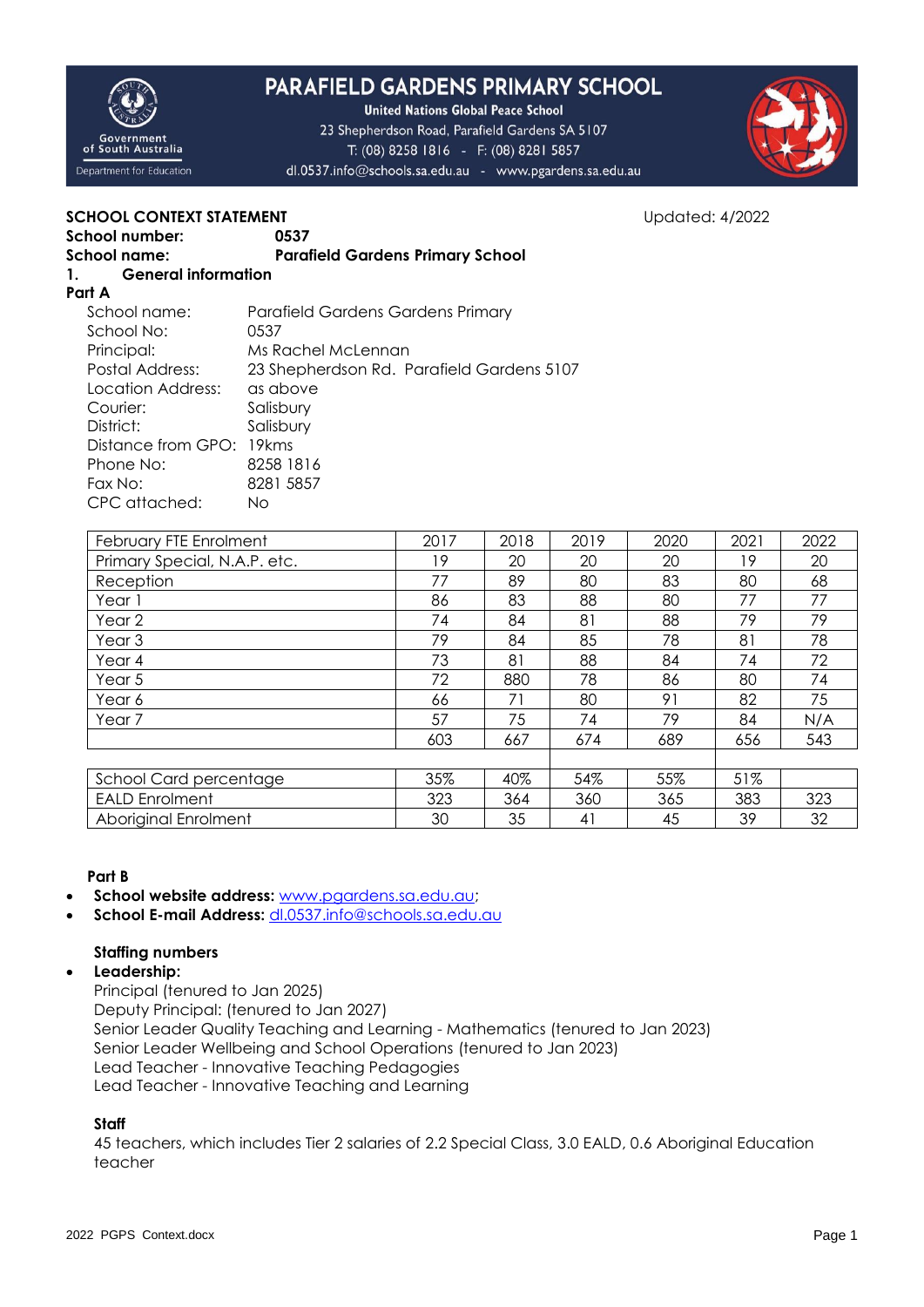**OSHC:** This service is provided both before (6.30am - 8.30am) and after (Monday 2:15pm – 6:00 pm and Tuesday – Friday 3.00 pm - 6.00 pm) school. The centre also organises Vacation Care.

# **Enrolment trends**

Current enrolment is approximately 543 students (Term 1, 2022) including 20 Special Class students. Enrolments have been steady.

### **Year of opening**:

The junior primary and the primary schools were opened in February 1965.

### **Special arrangements**

We officially become one school in January 2009. The Parafield Gardens Childrens Centre officially opened on our site March 2011. A community officer is located on the Childrens Centre site to facilitate community groups and activities for our community.

**Public transport access:** The school may be accessed by using bus route 224 along the Salisbury Highway or by train, setting down at Parafield Gardens station.

### **2. Students (and their welfare)**

### **General characteristics**

The school has a complex population, consisting 55% School Card and approx. 54% from a non English speaking background, mainly Indian, Khmer and Vietnamese. There is a small percentage of Aboriginal students.

### **(Pastoral) Care programs**

Students from a non-English speaking background are supported through the use of EALD salaries. In addition, Tier 2 staffing supports a Bilingual School Services Officer for our Vietnamese speakers. An Aboriginal Education Community Officer and Aboriginal Education resource teacher support our Aboriginal students.

A Wellbeing Senior Leader provides general counselling for students and parents R - 6.

### **Special needs**

Students with specific learning needs are supported by Tier 2 salaries.

The school hosts both a Primary and Junior Primary Special Education Class for students with disabilities. Each of these classes work with mainstream classes to support integration and specific curriculum outcomes.

Special Education salary and school money have been used to purchase SSO hours to further support these students and programmes.

#### **Student Management**

We are a Berry St School. This is a whole-schoo approach to student behaviour management, with common expectations and procedures. Harassment and Grievance procedures are in place and we experience strong and positive partnerships between home and school.

#### **Student government**

There are a number of student voice activities throughout the school including a student council (PEACE committee) and PAWS and eco initiatives groups. Each class teacher is expected to have regular class meetings to support student decision-making.

#### **Special programmes**

- A transition program (Flying Start) supports preschool students beginning Reception and provides smooth integration from Pre School. Strong links exist with the local kindergartens and in particular the Parafield Gardens Children's Centre on site.
- The "Jump Start" program supports newly enrolled students years 1-6.
- A transition programme for Year 6 students to local high schools is continually being developed and refined to meet children's needs.
- All students participate in the school's Health and Wellbeing programs.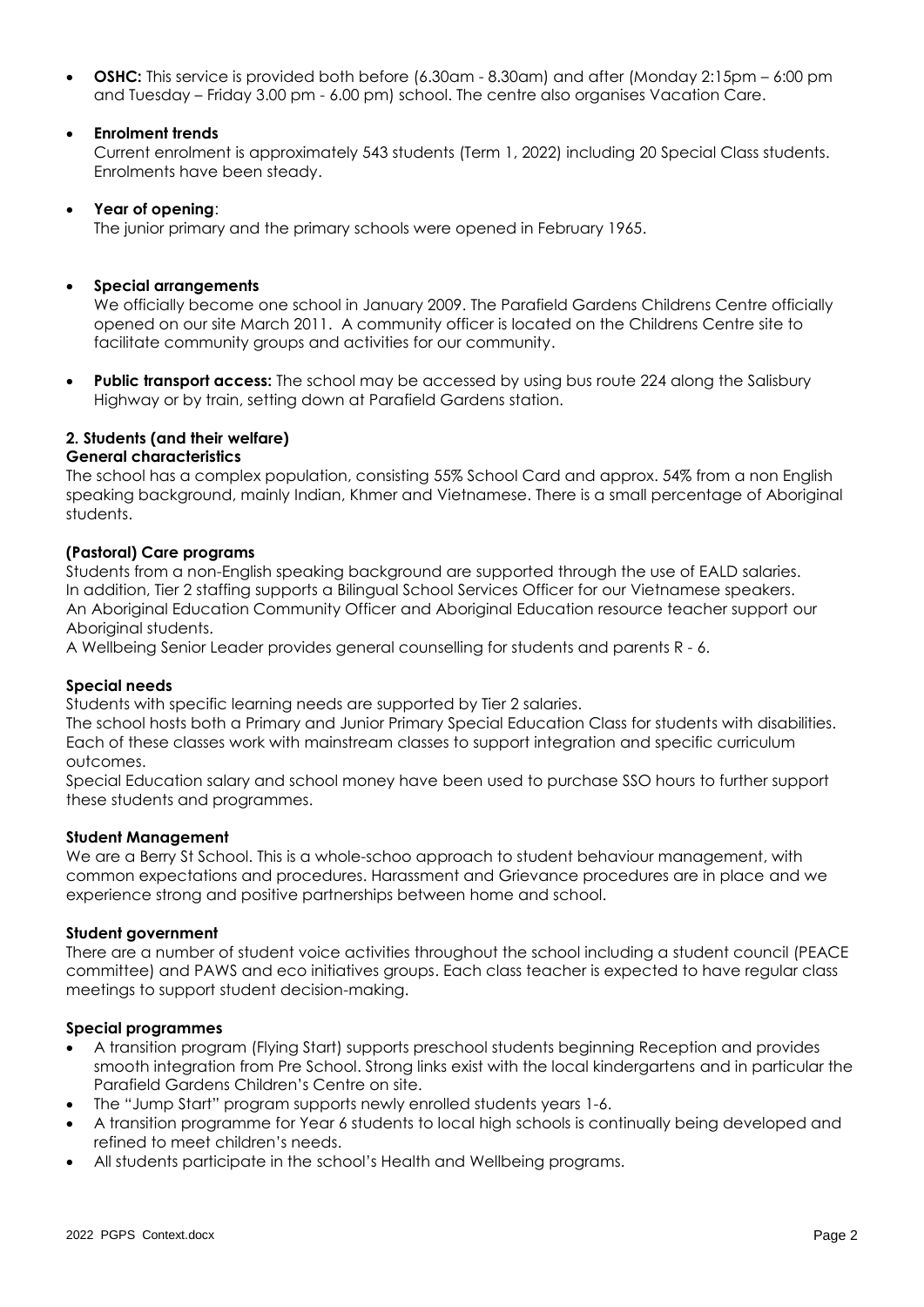'PaL Class' (Partners and Learning) i.e. linking classes together. Classes visit each other throughout the year to promote a family atmosphere and enhance learning programs.

# **3. Key School Policies**

# **Contextual Influences**

Parafield Gardens Primary School is on a campus, adjacent to the Parafield Gardens High School and the Parafield Gardens Childrens Centre. We have a close working partnership with both sites. There is support for improvement in student learning through:

- Staff skilled in student behaviour management, relationship building, social justice and conflict resolution, ensuring a whole school supportive environment.
- Respect for parents and caregivers as partners in their children's learning.
- Decision making processes that are inclusive of staff, student and parents.
- A curriculum that is broad and focussed on success.

The school community, parents, staff and students, have worked intensively on providing a supportive school environment. Social inclusion is a continual area of work for the school. Programmes, processes and strategies are in place to support students, particularly in the area of literacy, numeracy, arts and information technology.

# **Core Business**

The focus of Parafield Gardens R – 7 is learning and teaching in a success orientated and supportive environment. We aim to achieve this by developing a learning culture which:

- promotes enthusiasm for learning
- values the achievement of personal excellence
- develops citizens who have a sense of social responsibility
- promotes the establishment of a healthy lifestyle

*At Parafield Gardens R – 7 School we value:*

*"*Working together to achieve…

- *Respect, care and compassion*
- *Personal achievement and integrity*
- *Understanding and acceptance of others*
	- …..by making good choices."

*These values guide and inform our teaching practice, behaviour and actions. They are supported by the following principles:*

- *Building quality relationships, between staff, students, parents and the community*
- *A focus on quality teaching and learning and continuous improvement*
- *Maximising learning potential for everyone and the development of self esteem, resilience and optimism*
- *Recognition and celebration of success and the diversity of our population*
- *Working successfully as a member of a team*
- *A fair and equitable education for everyone*

### **Current Priorities**

- 1. Improve student achievement and retention of SEA and high bands in reading R-6
- 2. Improve student achievement and retentionof SEA and high bands in Mathematis R-6

### **Recent key outcomes**

### **Literacy**

Literacy data is gathered annually in spelling, reading and writing (NAPLAN) and PAT-R. This data influences decisions regarding the selection of students to receive additional SSO support. The Early Years Literacy Plan has targeted Reception to Year 2 students with an additional Phonological Awareness support program.

### **Information Communication Technologies**

A School Services Officer has been provided with 16 hours per week to work in the area of Information technology. We have employed a company to support the technical work of the IT SSO across the school. ICT is used daily by all staff to access the electronic daybook and emails in their work area.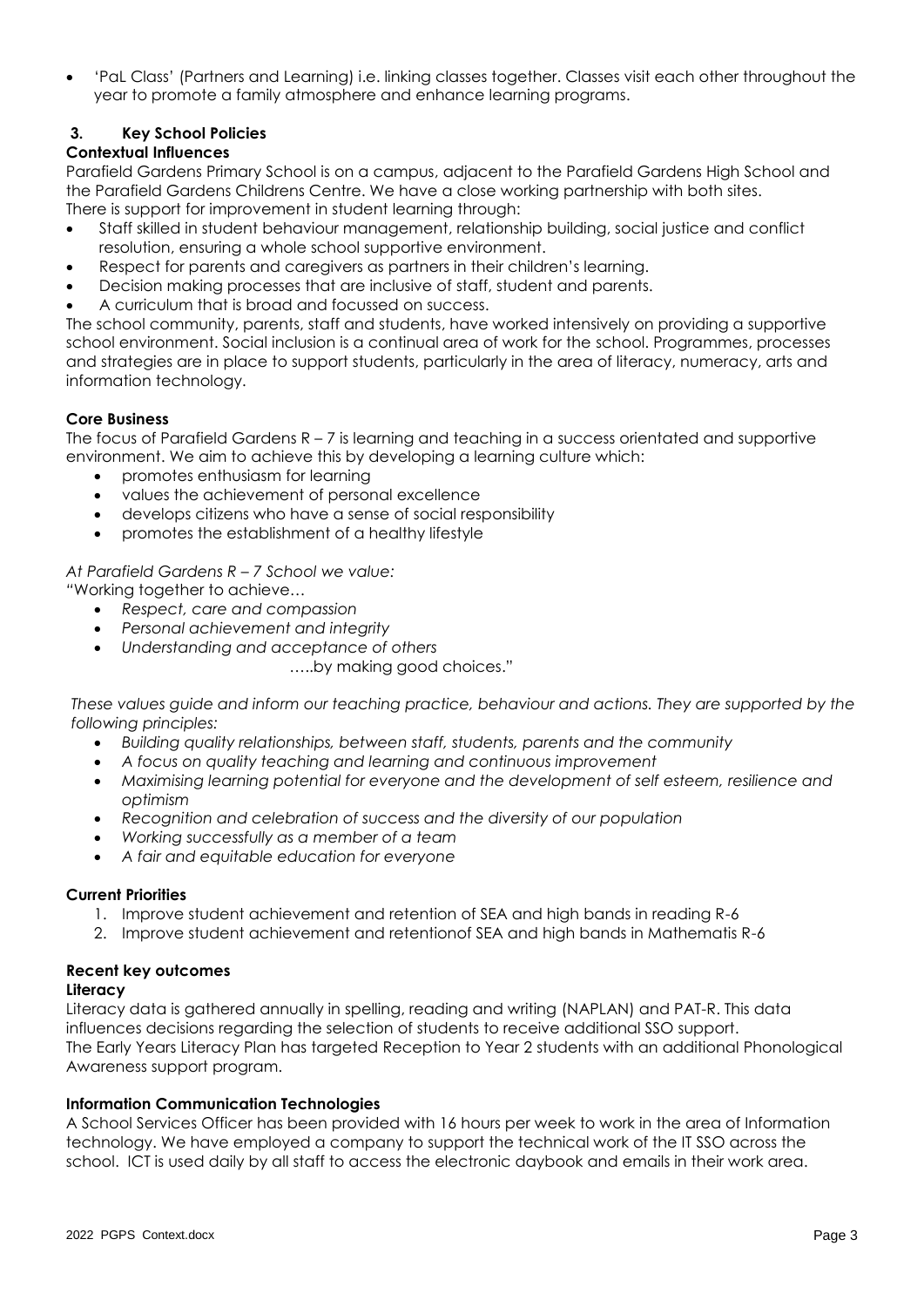# **Numeracy**

Staff monitor learning outcomes from information from National Literacy and Numeracy (NAPLAN) tests and PAT-M data. Since 2017 the school has been implementing a whole school approach using Big Ideas in Number supported by a Maths Senior Leader.

### **Supportive School Environment**

Monitored by the school through analysing the number of students involved in our structures for attendance and behaviour management.

# **4.Curriculum**

### **Subject offerings**

- Specialist staff teach Physical Education, Drama and Music and Auslan on an R-6 basis.
- Class teachers teach all other areas including a cultural perspective, and Aboriginal studies.

# **Open Access**

Not currently used

### **Teaching methodology**

- Collaborative teaching methodologies are used to encourage interaction between students and to facilitate problem solving.
- Through using the Teaching for Effective Learning Framework (TfEL), staff are encouraged to reflect on their own teaching methodology.
- All staff access interactive whiteboards for their teaching program.

# **Assessment procedures and reporting**

- Assessment and reporting procedures are in line with federal government reporting requirements. A Parent Information Night is held in Term 1 along with Three WayStudent Led Interviews. Written reports in Term 2 and 4. Further interviews are conducted in term 3.
- Pre service teachers from the University of South Australia undertake practicums at the school.

### **5. Sporting Activities**

- The junior and primary special classes swim weekly.
- R-5 students attend swimming lessons at the Elizabeth pool each year.
- Year 6 students attend Aquatics at West Lakes
- A range of sporting organisations throughout the year hold coaching clinics.

# **6. Other Co-Curricular Activities**

General

Special: Involvement in Wakakirri, Festival of Music and Come Out. Parafield on Parade (POP) is held in term 4 each year.

Since late 2007 we have worked in partnership with the Save the Children organisation on a United Nations Global Peace School program

# **7. Staff (and their welfare)**

### **Staff profile**

 The staff is comprised of a stable core of professional educators who enjoy working in a professional environment.

### **Leadership structure**

- Principal, Deputy and 2 Senior Leaders and 2 Lead Teachers make up the leadership team
- Many staff take on leadership roles in staff meetings, on committees and for special events.

### **Staff support systems**

 Staff are expected to work in close collaboration with their Year level Professional Learning Community. They plan together and collaborate to ensure consistency.

### **Staff utilisation policies**

- Specialist staff teach Physical Education, Music and Drama and Auslan as part of the NIT programme.
- School Service Officer time is used to meet administrative requirements, maintain the grounds and support students, both in the classroom and in small groups.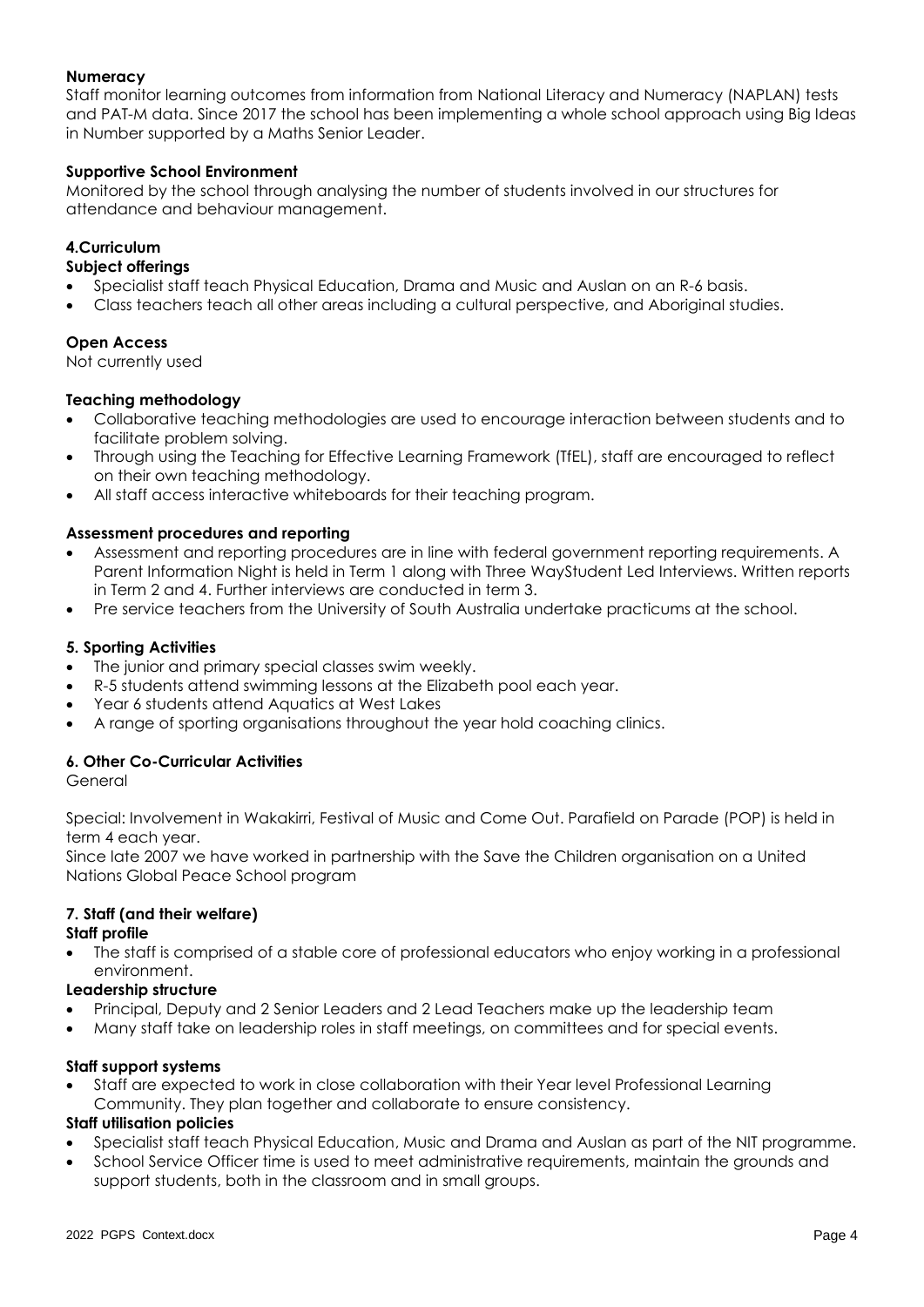# **Access to special staff**

 Special Educators, Speech Pathologists, Behaviour Coaches and Educational Psychologists from Support Services as well as specialists from NDIS agencies where accessed are involved in providing support.

### **8. School Facilities**

### **Buildings and grounds**

The school is comprised of a two-storey building, an admin/classroom block, a multipurpose hall, a 4 teacher unit and a large Open Space building (The Hive), which is used as a Resource Centre/ STEM space incorporating two classrooms. A separate building is used for OSHC / Vacation care services. The grounds contain asphalt, paved, grassed and tree covered areas, plus an oval.

### **Cooling**

All classrooms are air-conditioned with split - reverse cycle systems.

### **Specialist facilities**

 The Hive (STEM and Resource Centre) is extremely well stocked and is an important learning hub within the school. Banks of laptops are available across the school. There are banks of ipads across the school. Each classroom has a computer and they are all connected to the internet with the use of cable and wifi. Currently we have a computer/ device for every 3 children within the school.

### **Student facilities**

- A canteen services the school. A team of volunteers supports the canteen manager. The menu follows the Right bite guidelines.
- There are extensive play areas, with well-established trees and a range of shaded playground environments

### **Staff facilities**

 Staff have use of a large staff room, there are teacher preparation areas throughout the school. Staff resources are available in a compactus by the staffroom.

### **Access for students and staff with disabilities**

 All main buildings have wheelchair access to ground floors. There is no access to the second storey of the main building. There are facilities for disabled car parking, toilet & shower.

#### **Access to bus transport**

Buses can be caught on the Salisbury Highway, 500 metres from the school.

### **9. School Operations**

#### **Decision making structures**

There are several major decision-making structures.

- Governing Council operates several sub committees Finance, Canteen and Out of School Hours Care
- Staff Meetings Preferred decision-making process for staff is consensus.
- Personnel Advisory Committee provides advice and information on Human Resource issues to the principal.
- A Planning and Review team of staff provides curriculum and professional learning advice. This committee makes decisions on the professional learning program for the staff.
- Resource centre budget committee a group of staff chaired by the senior leader. They oversee the purchase of all curriculum resources for use through out the school.
- Active student voice includes: Peace committee, Parafield Animal Welfare Society (PAWS) and Youth Environment Council.

#### **Regular publications**

- School Newsletters (3 per term) are sent home to all families via email. Hard copies are available on request. This is also uploaded onto the school website
- A detailed Parent information package is given to all new families and is available on the school website.
- All classes send home class newsletters via email or Class Dojo at the beginning of each term